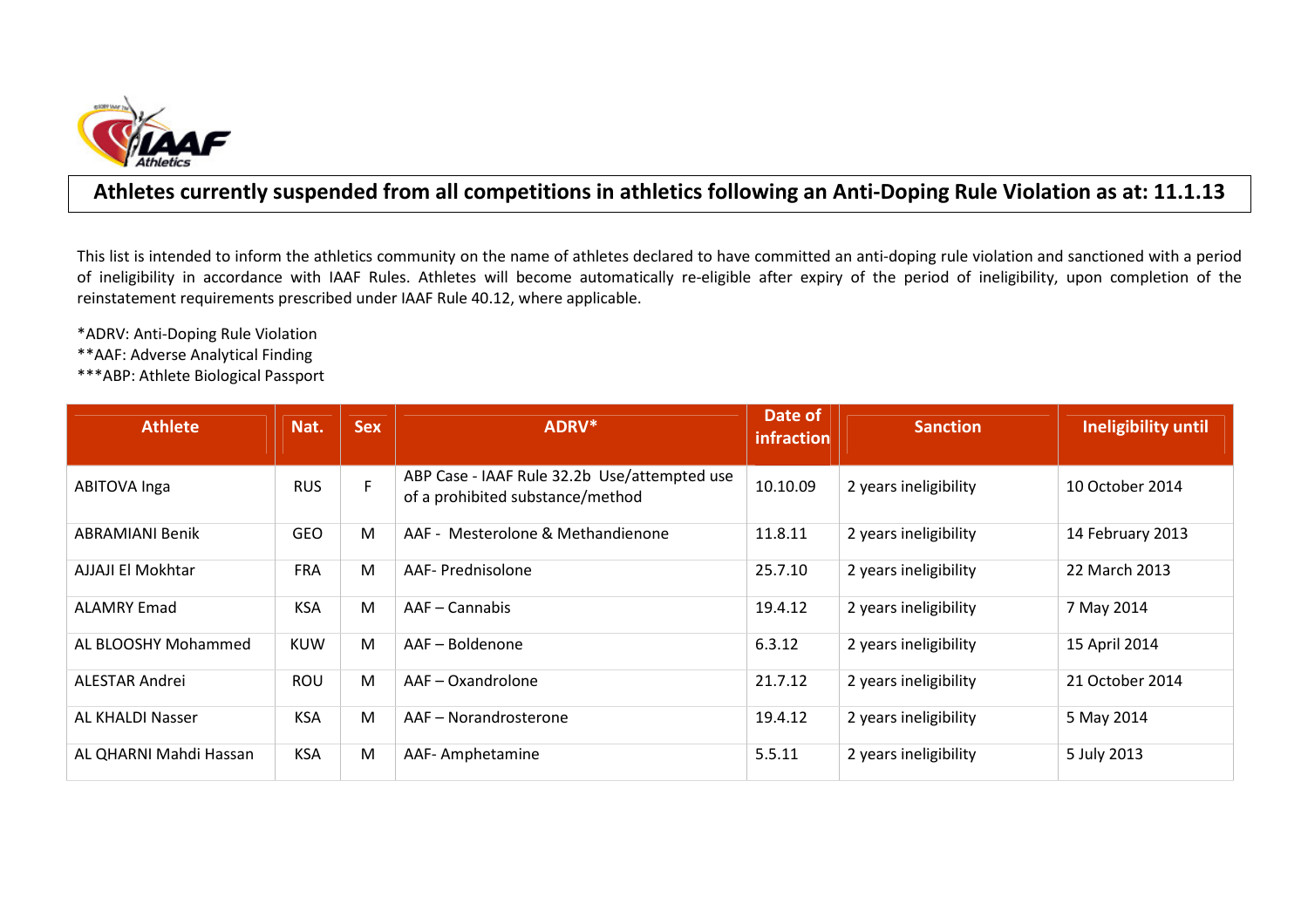| <b>ALOZIDES Minas</b>      | <b>CYP</b> | M  | AAF - Clomiphene                                                                 | 25.6.11  | 2 years ineligibility                             | 24 June 2013                   |
|----------------------------|------------|----|----------------------------------------------------------------------------------|----------|---------------------------------------------------|--------------------------------|
| <b>ALSALEH Monira</b>      | <b>SYR</b> | F. | AAF-Stanozolol                                                                   | 26.2.10  | Life ban (2 <sup>nd</sup> ADRV)                   | Life ban                       |
| <b>ANDREEV Andrian</b>     | <b>BUL</b> | M  | AAF - Metenolone                                                                 | 27.02.08 | Life ban $(2^{nd}$ ADRV)                          | Life ban                       |
| <b>ANTIL Akash</b>         | <b>IND</b> | M  | AAF - Methylhexaneamine                                                          | 5.8.10   | 2 years ineligibility                             | 4 November 2014                |
| <b>ANTIPOVA Alina</b>      | <b>RUS</b> | F  | AAF-Testosterone                                                                 | 2.3.12   | 2 years ineligibility                             | 18 March 2014                  |
| <b>ARACHOVITI Demetra</b>  | <b>GRE</b> | F. | AAF-Stanozolol                                                                   | 6.3.12   | 2 years ineligibility                             | 5 March 2014                   |
| <b>ARTIC Natalia</b>       | <b>MDA</b> | F. | AAF-Stanozolol                                                                   | 3.7.12   | 2 years ineligibility                             | 23 July 2014                   |
| ARYASOVA Tatiana           | <b>RUS</b> | F. | AAF - Hydroxyethylstarch                                                         | 27.2.11  | 2 years ineligibility                             | 28 April 2013                  |
| ASHWINI Akkunji            | <b>IND</b> | F. | AAF - Methandienone                                                              | 27.6.11  | 2 years ineligibility                             | 3 July 2013                    |
| <b>AYDEMIR Mazlum</b>      | <b>TUR</b> | M  | AAF - Metenolone                                                                 | 7.7.12   | 2 years ineligibility                             | 10 September 2014              |
| <b>AYEDOU Bimbo Miel</b>   | <b>BEN</b> | F. | AAF - Norandrosterone                                                            | 9.3.12   | 2 years ineligibility                             | 8 March 2014                   |
| AYHAN-KOP Surreya          | <b>TUR</b> | F. | AAF-Stanozolol                                                                   | 8.09.07  | Life ban $(2^{nd}$ ADRV)                          | Life ban                       |
| <b>BANERJEE Bodhisatva</b> | <b>IND</b> | M  | AAF - Methylhexaneamine                                                          | 13.6.11  | 2 years ineligibility                             | 13 December 2013               |
| <b>BANI Aicha</b>          | <b>MAR</b> | F  | AAF-EPO                                                                          | 17.7.11  | 2 years ineligibility                             | 28 <sup>th</sup> December 2013 |
| <b>BARBI Roberto</b>       | <b>ITA</b> | M  | AAF - Ephedrine & EPO                                                            | 20.7.08  | Lifeban as from 10.3.09<br>(3 <sup>rd</sup> ADRV) | Lifeban                        |
| <b>BEKELE Alemitu</b>      | <b>TUR</b> | F  | ABP Case - IAAF Rule 32.2b Use/attempted use<br>of a prohibited substance/method | 17.8.09  | 4 years ineligibility                             | 14 February 2016               |
| <b>BERRABAH Yahya</b>      | <b>MAR</b> | M  | $AAF - EPO (2nd ADRV)$                                                           | 23.11.11 | 4 years ineligibility                             | 5 January 2016                 |
| <b>BERTHE Stéphane</b>     | <b>FRA</b> | M  | AAF-Testosterone                                                                 | 23.6.12  | 2 years ineligibility                             | 23 October 2014                |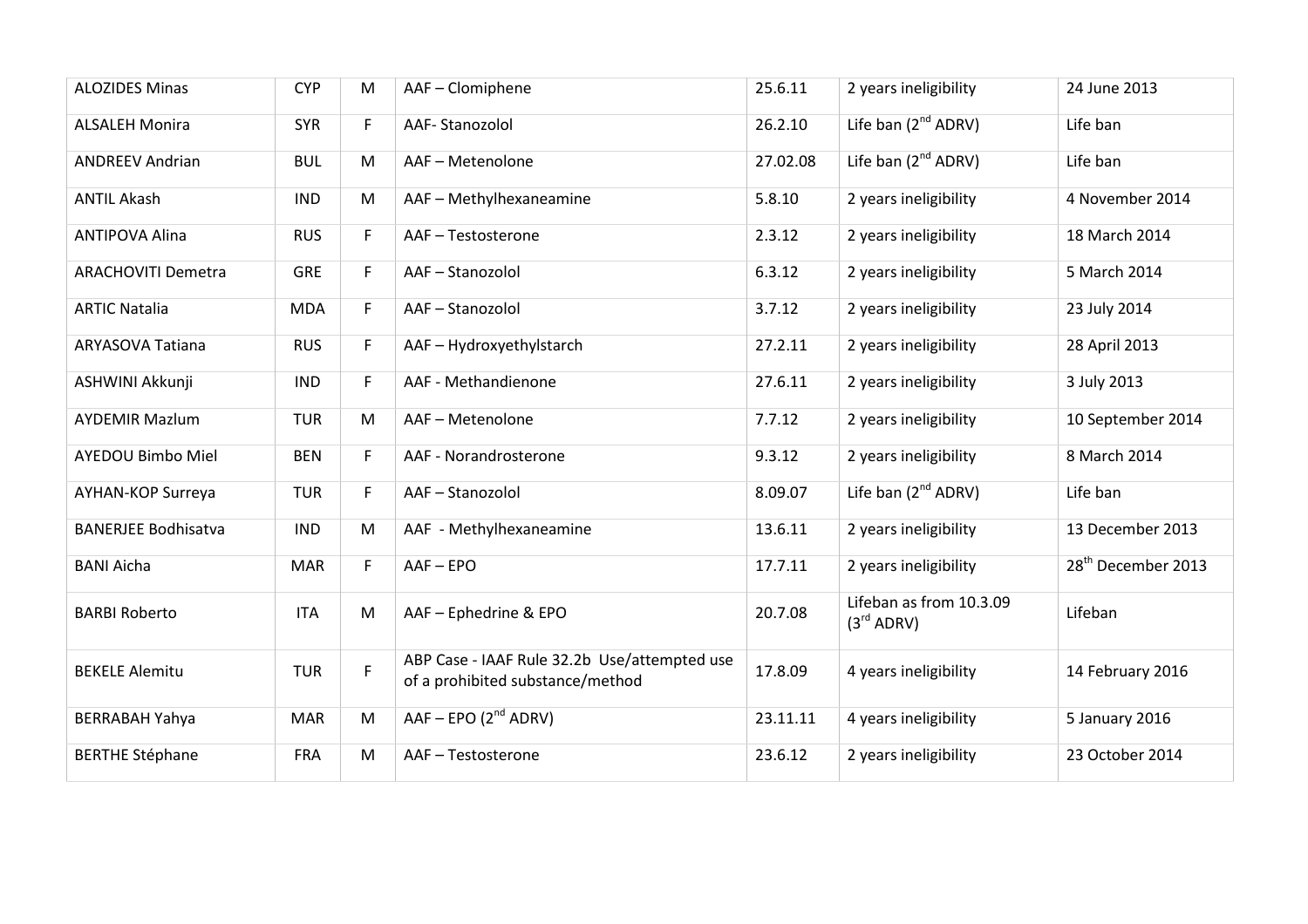| <b>BHARDWAJ Gaurav</b>   | <b>IND</b> | M  | AAF-Testosterone                                                                                                                       | 29.5.11  | 2 years ineligibility                     | 12 June 2013     |
|--------------------------|------------|----|----------------------------------------------------------------------------------------------------------------------------------------|----------|-------------------------------------------|------------------|
| <b>BIGAEV Arthur</b>     | <b>RUS</b> | M  | AAF-Testosterone                                                                                                                       | 24.5.11  | 2 years ineligibility                     | 27 June 2013     |
| <b>BLOCK Mark</b>        | <b>USA</b> | M  | IAAF Rule 32.2 (h):<br>Administration/attempted administration of a<br>prohibited substance to an athlete                              | 1.1.09   | 10 years ineligibility                    | 31 December 2018 |
| <b>BLOCK Zhanna</b>      | <b>UKR</b> | F. | IAAF Rule 60.1 (2002-2003 Rules):<br>Taking advantage of, use or attempted use of a<br>prohibited substance or a prohibited technique. | 30.11.02 | 2 years ineligibility                     | 5 October 2013   |
| <b>BLONSKA Lyudmila</b>  | <b>UKR</b> | F  | AAF - Methyltestosterone                                                                                                               | 16.08.08 | Life ban $(2^{nd}$ ADRV)                  | Life ban         |
| <b>BOURAS Zahra</b>      | ALG        | F  | AAF-Stanozolol                                                                                                                         | 5.6.12   | 2 years ineligibility                     | 25 June 2014     |
| <b>BOURRADA Larbi</b>    | ALG        | F  | AAF - Stanozolol                                                                                                                       | 15.6.12  | 2 years ineligibility                     | 25 June 2014     |
| CARVALHO Leão            | <b>POR</b> | M  | AAF-Cocaine                                                                                                                            | 19.07.08 | 10 years ineligibility<br>$(2^{nd}$ ADRV) | 17 August 2018   |
| <b>CASTILLO Victor</b>   | <b>VEN</b> | M  | AAF - Methylhexaneamine                                                                                                                | 25.10.11 | 4 years ineligibility                     | 21 November 2015 |
| <b>CELIK Recep</b>       | <b>TUR</b> | M  | AAF - Metenolone                                                                                                                       | 12.5.12  | 2 years ineligibility                     | 29 May 2014      |
| <b>CHANG Jinxue</b>      | <b>CHN</b> | F  | AAF-Testosterone                                                                                                                       | 16.3.11  | 2 years ineligibility                     | 10 April 2013    |
| <b>CHEPAREV Dementiy</b> | <b>RUS</b> | M  | AAF - Fenoterol                                                                                                                        | 18.2.12  | 2 years ineligibility                     | 5 March 2014     |
| <b>CHEPTEI Eliud</b>     | <b>KEN</b> | M  | AAF-Norandrosterone                                                                                                                    | 5.12.10  | 2 years ineligibility                     | 14 February 2013 |
| <b>CHERVAN Svitlana</b>  | <b>UKR</b> | F. | Use/attempted use of a<br>IAAF Rule 32.2(b)<br>prohibited substance/method<br>IAAF Rule32.2(f) Possession of a prohibited              | 24.9.10  | 2 years ineligibility                     | 14 December 2013 |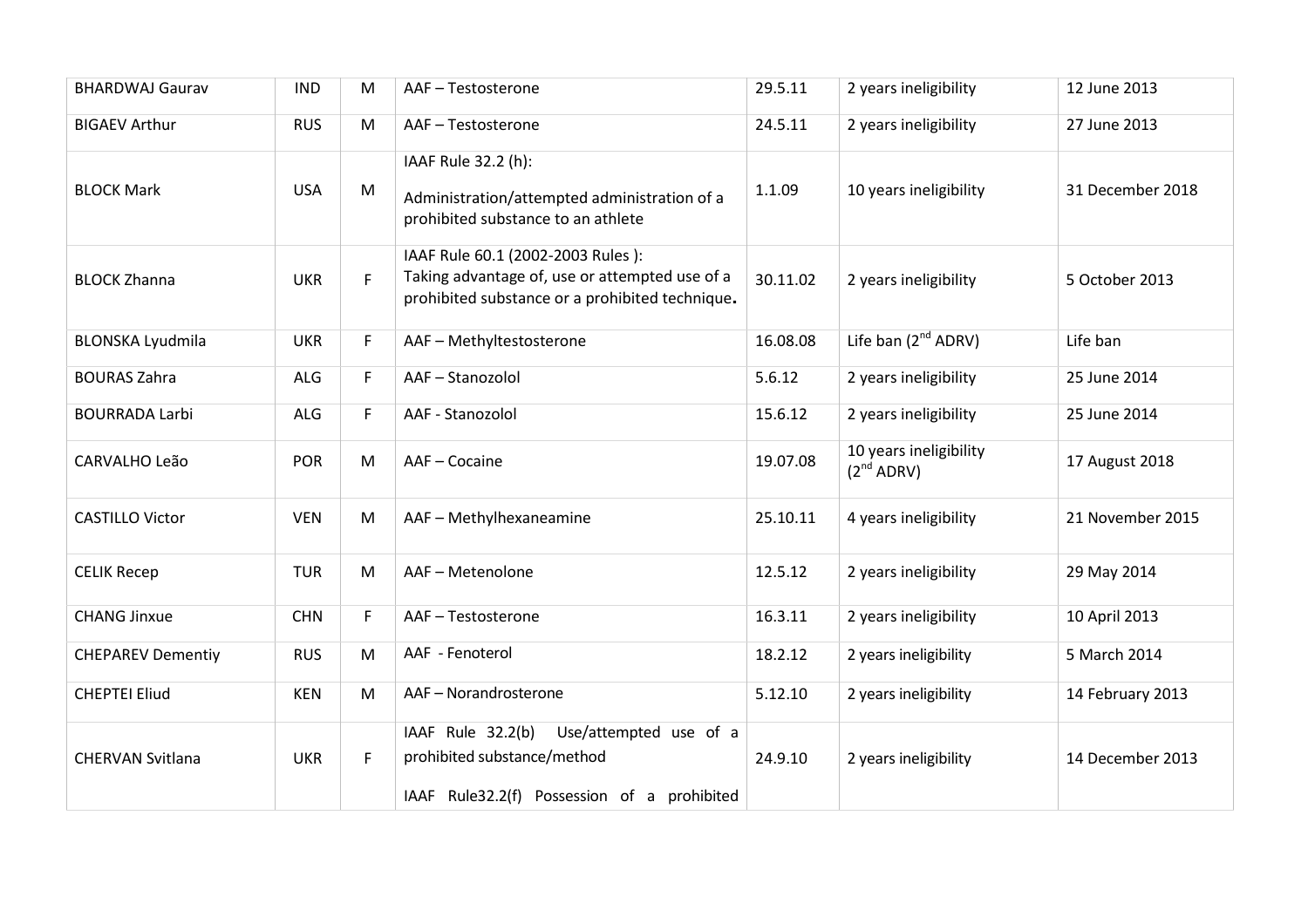|                          |            |    | substance/method                                                                                     |           |                        |                   |
|--------------------------|------------|----|------------------------------------------------------------------------------------------------------|-----------|------------------------|-------------------|
| <b>CHESIRE Rose</b>      | <b>KEN</b> | F  | AAF - Methylhexaneamine                                                                              | 4.12.11   | 1 year ineligibility   | 18 January 2013   |
| <b>CHIRITA Rodica</b>    | <b>ROU</b> | F. | AAF - Stanozolol                                                                                     | 8.12.05   | Life ban               | Life ban          |
| <b>CHOUDHARY Deepak</b>  | <b>IND</b> | M  | AAF - Methandienone                                                                                  | 8.5.12    | 2 years ineligibility  | 30 May 2014       |
| <b>CIVIELLO Gaetano</b>  | <b>ITA</b> | M  | Use, possession & trafficking of prohibited<br>substances<br>IAAF Rules 32.2 (b), 32.2(f) & 32.2 (g) | 2007      | 12 years ineligibility | 19 April 2022     |
| <b>COLLAZO Luis</b>      | <b>PUR</b> | M  | AAF - Anabolic Steroids                                                                              | 6.9.11    | 2 years ineligibility  | 28 September 2013 |
| <b>COX Crystal</b>       | <b>USA</b> | F  | Use of prohibited substances IAAF Rule 32.2(b)                                                       | 2001-2004 | 4 years ineligibility  | 25 January 2014   |
| DA COSTA Nuno            | <b>POR</b> | M  | AAF - EPO                                                                                            | 19.3.11   | 2 years ineligibility  | 18 April 2013     |
| DA SILVA MOREIRA Juliana | <b>BRA</b> | F. | AAF-Methandienone                                                                                    | 20.5.12   | 2 years ineligibility  | 19 May 2014       |
| DARDHA Marisda           | ALB        | F. | AAF - Clenbuterol                                                                                    | 25.1.12   | 2 years ineligibility  | 24 May 2014       |
| <b>DEB Litan</b>         | <b>IND</b> | M  | AAF-Norandrosterone                                                                                  | 21.3.12   | 2 years ineligibility  | 12 April 2014     |
| DE LOS SANTOS Alexander  | <b>URU</b> | M  | $AAF - EPO$                                                                                          | 17.12.11  | 2 years ineligibility  | 1 March 2014      |
| DE NAEYER Joachim        | <b>BEL</b> | M  | $AAF - EPO$                                                                                          | 27.2.11   | 2 years ineligibility  | 28 March 2013     |
| <b>DENIS Frédéric</b>    | <b>FRA</b> | M  | $AAF - EPO$                                                                                          | 17.2.07   | 2 years ineligibility  | 18 December 2013  |
| DI BUONO Matthew         | <b>USA</b> | M  | AAF - Anabolic Steroids                                                                              | 23.6.11   | 4 years ineligibility  | 16 August 2015    |
| <b>DOROFEEV Nikita</b>   | <b>BLR</b> | M  | AAF - Methandienone                                                                                  | 26.1.11   | 2 years ineligibility  | 25 January 2013   |
| <b>DUHON Byron</b>       | <b>USA</b> | M  | Refusal - IAAF Rule 32.2 (c)                                                                         | 13.7.11   | 2 years ineligibility  | 20 October 2013   |
| <b>DUMBRAVEAN Corina</b> | <b>ROU</b> | F  | Refusal/Tampering - IAAF Rule 32.2 (c)                                                               | 18.5.10   | Lifeban as from 3.6.10 |                   |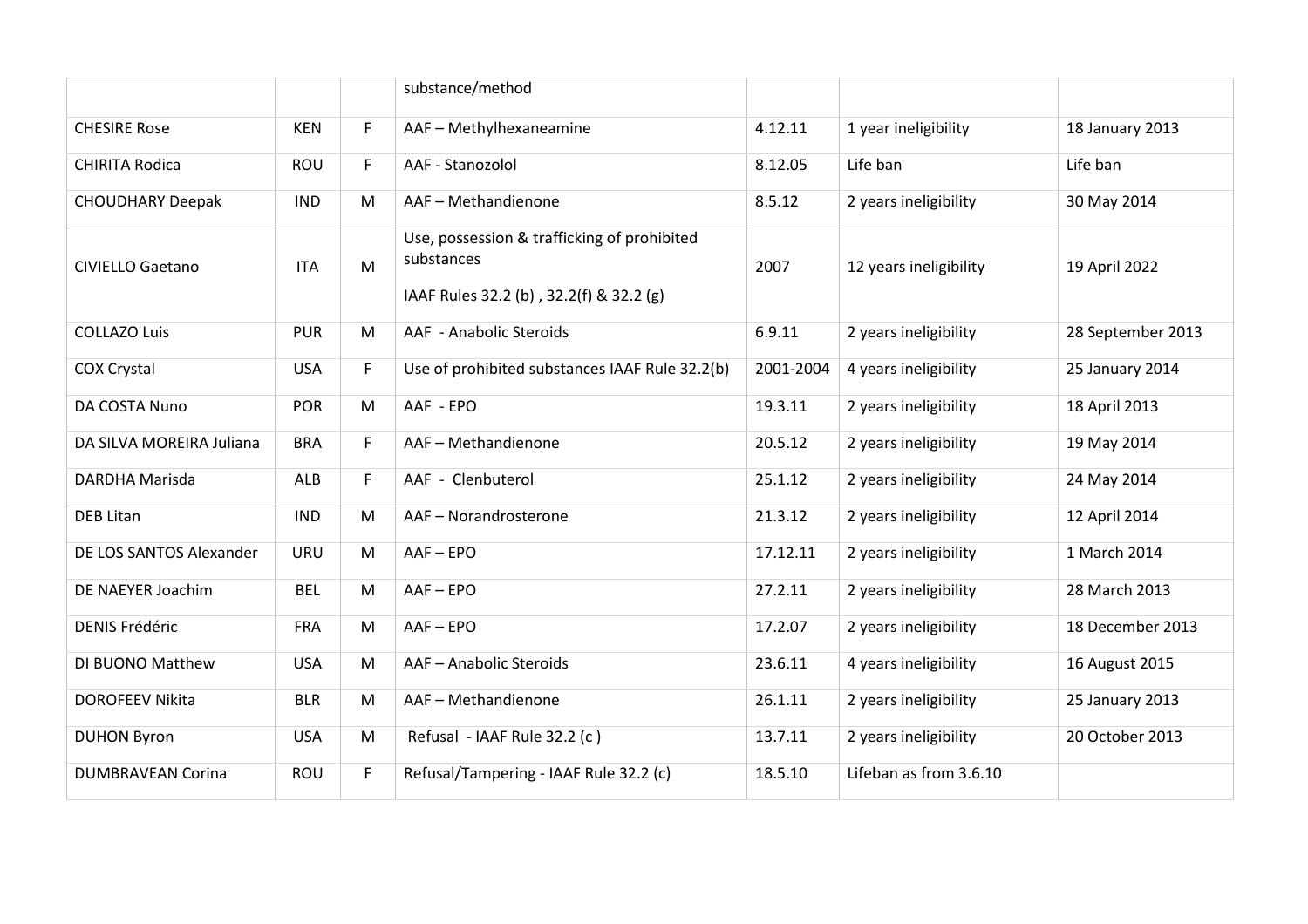| <b>DUNN Debbie</b>                 | <b>USA</b> | F. | AAF-Anabolic Steroids                                                            | 24.6.12  | 2 years ineligibility                            | 31 July 2014     |
|------------------------------------|------------|----|----------------------------------------------------------------------------------|----------|--------------------------------------------------|------------------|
| <b>EDWARDS Mark</b>                | <b>GBR</b> | M  | AAF - Clostebol & Testosterone                                                   | 15.9.10  | 3 years ineligibility                            | 2 November 2013  |
| EFTIMOVA Inna                      | <b>BUL</b> | F  | AAF - (Recombinant Human Growth hormone)                                         | 26.8.11  | 2 years ineligibility                            | 15 May 2014      |
| EL HACHIMI Mohamed                 | <b>MAR</b> | M  | AAF - Methylhexaneamine                                                          | 26.5.12  | 6 months ineligibility                           | 28 January 2013  |
| <b>EL SAIED Hemidah</b><br>Mohamed | EGY        | M  | AAF - Methandienone                                                              | 25.10.11 | 2 years ineligibility                            | 25 October 2013  |
| <b>EMILIANOV Ivan</b>              | <b>MDA</b> | M  | AAF-Metenolone & Stanozolol                                                      | 18.6.11  | 2 years ineligibility                            | 20 July 2013     |
| <b>ERDOGAN Meryem</b>              | <b>TUR</b> | M  | ABP Case - IAAF Rule 32.2b Use/attempted use<br>of a prohibited substance/method | 27.7.10  | 2 years ineligibility                            | 14 February 2014 |
| <b>FAGAN Martin</b>                | IRL        | M  | AAF - EPO                                                                        | 10.12.11 | 2 years ineligibility                            | 9 December 2013  |
| <b>FAZEKAS Robert</b>              | <b>HUN</b> | M  | AAF-Stanozolol                                                                   | 16.6.12  | 8 years ineligibility                            | 5 July 2020      |
| <b>FENCL Pavel</b>                 | <b>CZE</b> | M  | AAF - Anabolic steroids & diuretics                                              | 13.7.11  | 2 years ineligibility                            | 14 August 2013   |
| <b>FERAHTIA Hayet</b>              | <b>ALG</b> | M  | AAF-Testosterone                                                                 | 26.5.12  | 2 years ineligibility                            | 22 June 2014     |
| <b>FILIPPIS Gervasios</b>          | <b>GRE</b> | M  | AAF-Stanozolol                                                                   | 14.6.12  | 2 years ineligibility                            | 13 June 2014     |
| <b>FLETCHER Carl</b>               | <b>GBR</b> | M  | IAAF Rule 32.2g - Trafficking                                                    | 23.3.11  | 4 years ineligibility                            | 7 November 2015  |
| <b>GEZZAR Nour-Eddine</b>          | <b>FRA</b> | M  | $AAF - EPO$                                                                      | 17.6.12  | 10 years ineligibility<br>(2 <sup>nd</sup> ADRV) | 12 July 2022     |
| GIRI P.B.                          | <b>IND</b> | M  | AAF-Stanozolol                                                                   | 25.1.10  | 8 years ineligibility<br>(2 <sup>nd</sup> ADRV)  | 20 July 2018     |
| <b>GONCALVES Jose Manuel</b>       | <b>POR</b> | M  | AAF-Nandrolone/Boldenone                                                         | 10.7.11  | 2 years ineligibility                            | 10 August 2013   |
| <b>GOUMRI Abderrahim</b>           | <b>MAR</b> | M  | ABP Case - IAAF Rule 32.2b Use/attempted use<br>of a prohibited substance/method | 22.4.09  | 4 years ineligibility                            | 14 March 2016    |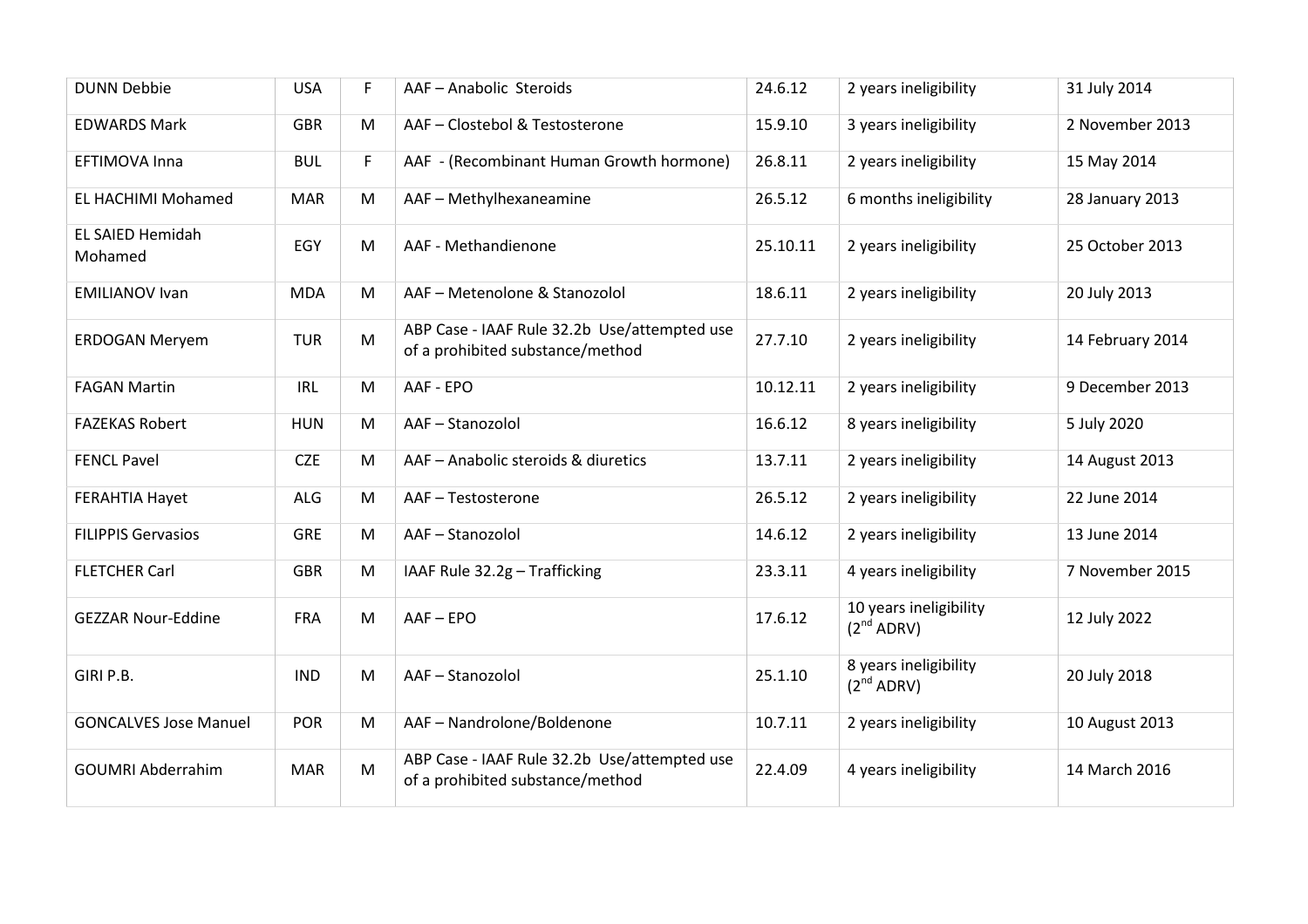| <b>GRISHCHENKO Alevtina</b> | <b>RUS</b> | F. | AAF - Methandienone                        | 7.8.11   | 2 years ineligibility                    | 17 August 2013       |
|-----------------------------|------------|----|--------------------------------------------|----------|------------------------------------------|----------------------|
| <b>GUAN Yue</b>             | <b>CHN</b> | F  | AAF-EPO                                    | 19.10.11 | 2 years ineligibility                    | 13 November 2013     |
| <b>GUROVA Anna</b>          | <b>RUS</b> | F. | AAF - Methyltestosterone                   | 22.7.11  | 2 years ineligibility                    | 8 August 2013        |
| <b>HABORAK Milan</b>        | <b>SVK</b> | M  | AAF - Stanozolol                           | 21.6.10  | Lifetime ban                             | As from 21 June 2010 |
| <b>HEIDARPOOR Hassan</b>    | IRI        | M  | AAF-Stanozolol                             | 19.1.12  | 8 years ineligibility<br>$(2^{nd}$ ADRV) | 18 January 2020      |
| <b>HOARAU Clarisse</b>      | <b>FRA</b> | F  | $AAF - EPO$                                | 15.10.11 | 2 years ineligibility                    | 28 April 2014        |
| <b>HRICZ Adam</b>           | <b>HUN</b> | M  | AAF-Stanozolol                             | 26.6.11  | 2 years ineligibility                    | 14 July 2013         |
| <b>HRISTOVA Katia</b>       | <b>BUL</b> | F. | AAF - Metenolone                           | 13.2.11  | 2 years ineligibility                    | 13 June 2013         |
| <b>HSU Yu-Fang</b>          | <b>TPE</b> | M  | $AAF - EPO$                                | 23.10.11 | 2 years ineligibility                    | 22 October 2013      |
| ILJINA Veronika             | <b>RUS</b> | F. | AAF - Dehydochloromethyltestosterone       | 16.9.11  | 2 years ineligibility                    | 3 October 2013       |
| JAGER Kathy                 | <b>USA</b> | F. | AAF - Hydrochlorothiazide & Chlorothiazide | 29.6.11  | 2 years ineligibility                    | 25 September 2013    |
| <b>JAGMAL</b>               | <b>IND</b> | M  | AAF - Norandrosterone                      | 14.4.11  | 2 years ineligibility                    | 1 May 2013           |
| <b>JHAKAR Seema</b>         | <b>ING</b> | F  | AAF-Stanozolol                             | 19.11.09 | 8 years ineligibility $(2^{nd}$<br>ADRV) | 30 August 2018       |
| <b>JING Wang</b>            | <b>CHN</b> | F  | AAF - Testosterone/epitestosterone         | 23.10.09 | 4 years ineligibility                    | 24 October 2013      |
| <b>JOSE Sini</b>            | <b>IND</b> | F. | AAF - Methandienone                        | 12.6.11  | 2 years ineligibility                    | 30 June 2013         |
| <b>KAMAL Abubaker</b>       | QAT        | F. | $AAF - EPO$                                | 15.12.11 | 2 years ineligibility                    | 8 January 2014       |
| <b>KASANA Vipin</b>         | <b>IND</b> | M  | AAF-Stanozolol                             | 19.2.11  | 2 years ineligibility                    | 18 February 2013     |
| KATHOLIKOVA Donika          | <b>BUL</b> | F  | AAF - Metenolone                           | 20.2.11  | 2 years ineligibility                    | 27 June 2013         |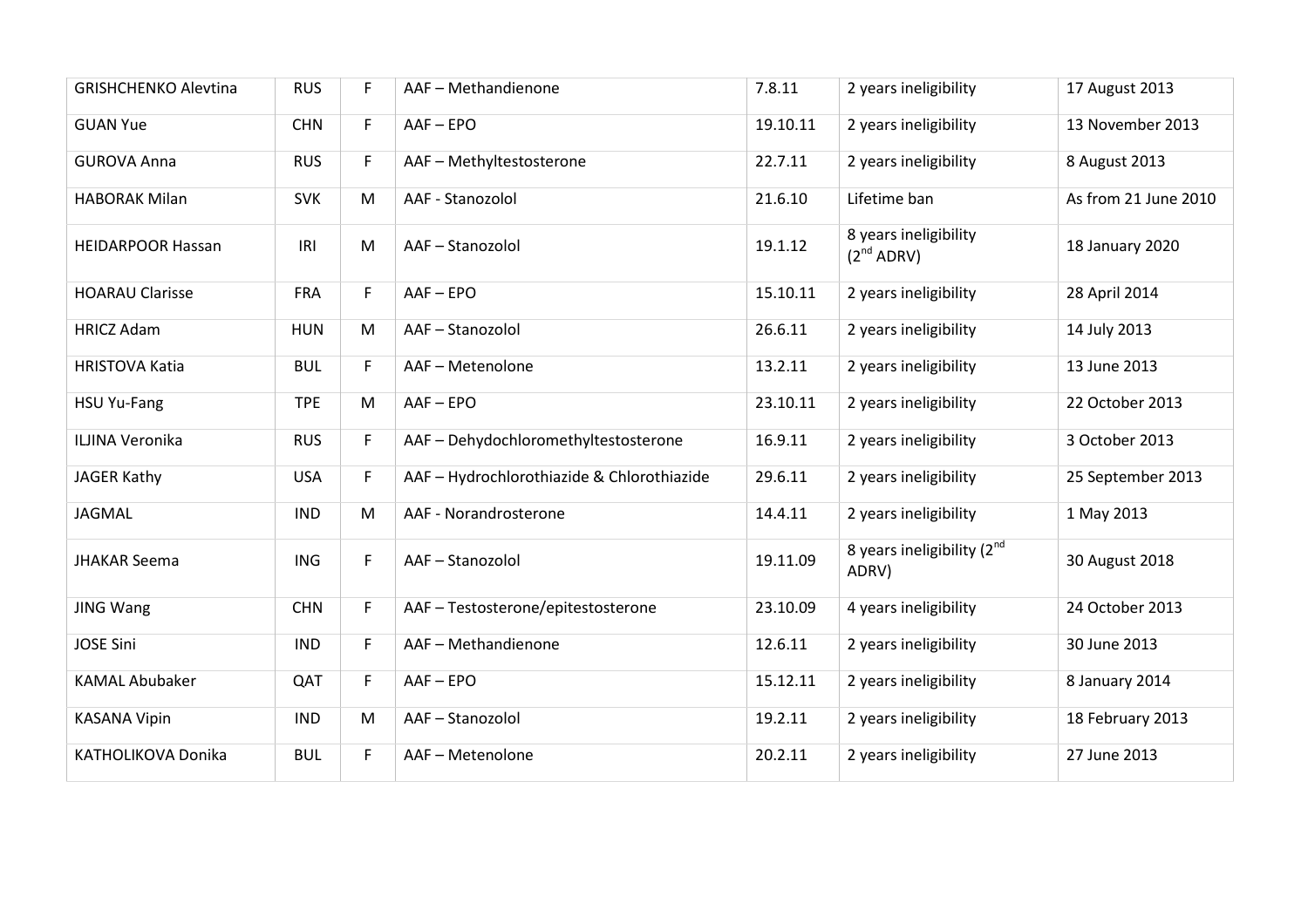| <b>KAUR Mandeep</b>      | <b>IND</b> | F. | AAF-Stanozolol                                                                     | 25.5.11  | 2 years ineligibility    | 23 June 2013                  |
|--------------------------|------------|----|------------------------------------------------------------------------------------|----------|--------------------------|-------------------------------|
| <b>KHIM Than Toe</b>     | <b>MYA</b> | F  | AAF-Norandrosterone                                                                | 12.10.09 | 2 years ineligibility    | 31 March 2013                 |
| <b>KHORZANENKO Irina</b> | <b>RUS</b> | F  | AAF-Stanozolol                                                                     | 18.08.04 | Life ban $(2^{nd}$ ADRV) | Life ban                      |
| <b>KIGEN Genoveva</b>    | <b>KEN</b> | F. | AAF-Clenbuterol                                                                    | 28.5.12  | 2 years ineligibility    | 24 June 2014                  |
| <b>KISORIO Matthews</b>  | <b>KEN</b> | M  | AAF - Norandrosterone                                                              | 14.6.12  | 2 years ineligibility    | 10 July 2014                  |
| <b>KIYARA Rael</b>       | <b>KEN</b> | F  | AAF - Norandrosterone                                                              | 29.4.12  | 2 years ineligibility    | 18 July 2014                  |
| <b>KIRULKAR Hemant</b>   | <b>IND</b> | M  | AAF-Oxandrolone                                                                    | 25.4.11  | 2 years ineligibility    | 25 May 2013                   |
| KLIMENICHEVA Irina       | <b>RUS</b> | F  | AAF-Bromantan                                                                      | 7.8.11   | 2 years ineligibility    | 17 August 2013                |
| <b>KLYUKA Svetlana</b>   | <b>RUS</b> | F. | ABP Case - IAAF Rule 32.2b - Use/Attempted<br>use of a prohibited substance/method | 15.8.09  | 2 years ineligibility    | 9 February 2014               |
| <b>KOCYGIT Handan</b>    | <b>TUR</b> | F. | AAF - Metenolone                                                                   | 13.5.12  | 2 years ineligibility    | 29 May 2014                   |
| <b>KOEKEMOER Andre</b>   | <b>RSA</b> | M  | AAF - Stanozolol                                                                   | 8.2.12   | 2 years ineligibility    | 5 March 2014                  |
| <b>KOKKINARIOU Irini</b> | <b>GRE</b> | F  | ABP Case - IAAF Rule 32.2b Use/attempted use<br>of a prohibited substance/method   | 2.7.09   | 4 years ineligibility    | 26 <sup>th</sup> October 2015 |
| <b>KONOPKA Mikulas</b>   | <b>SVK</b> | M  | AAF-Methandienone                                                                  | 13.05.08 | Life ban $(2^{nd}$ ADRV) | Life ban                      |
| <b>KORB Nelson</b>       | <b>BRA</b> | M  | AAF - Evasion IAAF Rule 32.2 (c)                                                   | 31.12.11 | 2 years ineligibility    | 15 March 2014                 |
| <b>KOSTOMAROV Maksim</b> | <b>RUS</b> | M  | AAF - Methylhexaneamine                                                            | 18.5.11  | 2 years ineligibility    | 26 May 2013                   |
| <b>KOSYNSKIY Dymtro</b>  | <b>UKR</b> | M  | AAF - Testosterone                                                                 | 18.6.11  | 2 years ineligibility    | 19 August 2013                |
| KOVAGO Zoltan            | <b>HUN</b> | M  | AAF - Evasion IAAF Rule 32.2c                                                      | 11.8.11  | 2 years ineligibility    | 5 July 2014                   |
| <b>KRITSKOV Pavel</b>    | <b>RUS</b> | M  | AAF-Norandrosterone                                                                | 8.9.12   | 2 years ineligibility    | 26 September 2014             |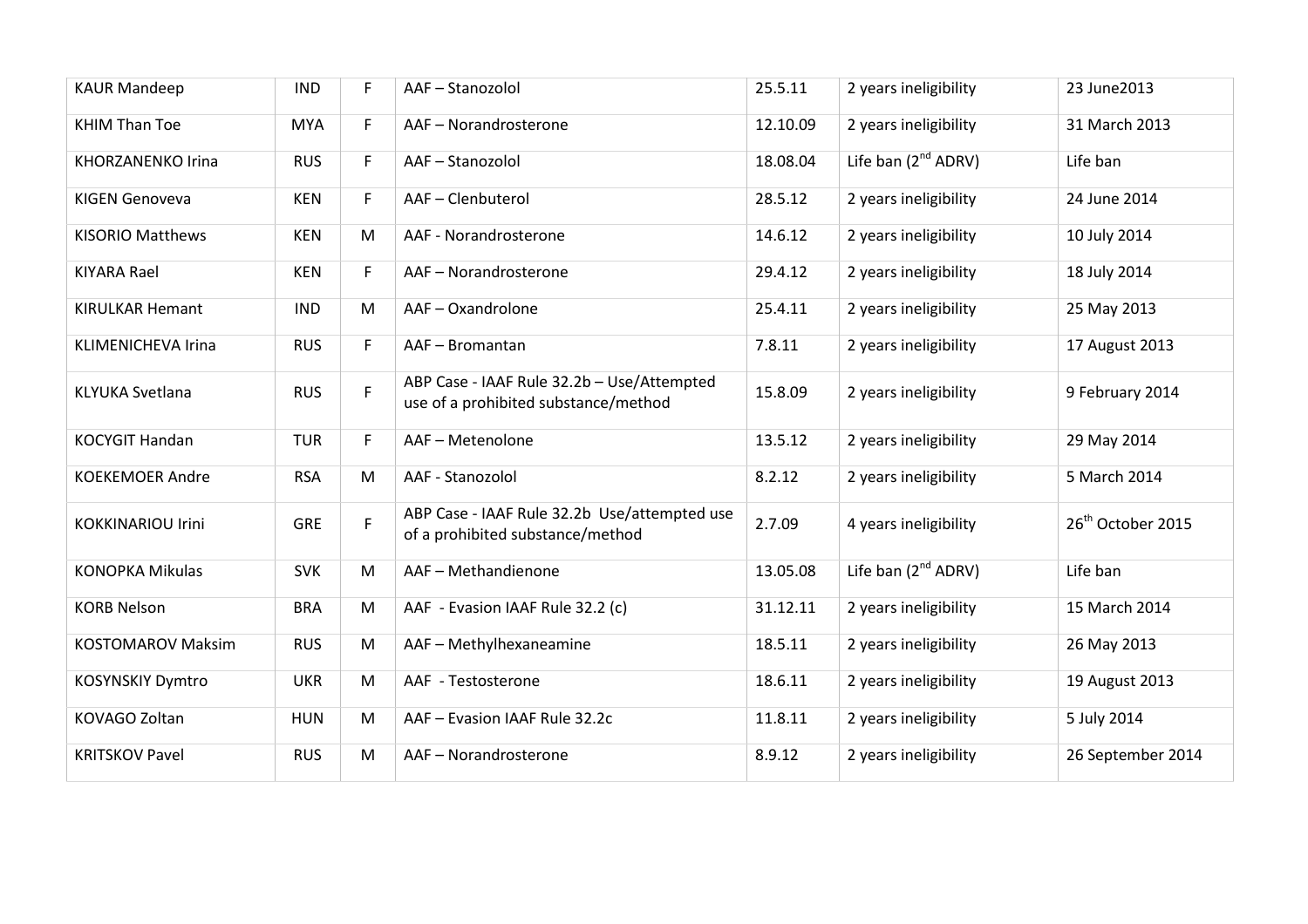| <b>KUMAR Avin</b>            | <b>IND</b> | M         | AAF - Mephentermine & Methandienone                                       | 19.12.11 | 2 years ineligibility    | 1 January 2014    |
|------------------------------|------------|-----------|---------------------------------------------------------------------------|----------|--------------------------|-------------------|
| <b>KUMAR Rohit</b>           | <b>IND</b> | M         | AAF-Stanozolol                                                            | 23.4.12  | 2 years ineligibility    | 14 May 2014       |
| <b>KUMAR Sachin</b>          | <b>IND</b> | M         | AAF-Stanozolol                                                            | 10.5.12  | 2 years ineligibility    | 20 June 2014      |
| <b>KUMBANE Kagisho</b>       | <b>RSA</b> | M         | AAF-Norandrosterone                                                       | 25.2.12  | 2 years ineligibility    | 14 March 2014     |
| <b>KUSIAK Damian</b>         | POL        | M         | AAF-Stanozolol                                                            | 15.6.12  | 2 years ineligibility    | 14 June 2014      |
| <b>KYEVA Cosmas</b>          | <b>KEN</b> | M         | AAF-Norandrosterone                                                       | 5.2.12   | 2 years ineligibility    | 26 February 2014  |
| <b>LAIYUAN Gao</b>           | <b>CHN</b> | M         | AAF - Steroids                                                            | 18.4.12  | 2 years ineligibility    | 3 May 2014        |
| <b>LASALLEH Yunus</b>        | <b>MAS</b> | M         | AAF-Methandienone                                                         | 15.12.11 | 2 years ineligibility    | 15 December 2014  |
| <b>LEAL Elias</b>            | <b>POR</b> | ${\sf M}$ | AAF - IAAF Rule 32.2(d) 3 Whereabouts<br>Failures with an 18 month period | 31.8.12  | 1 year ineligibility     | 30 August 2013    |
| LEPSKA Uliana                | <b>UKR</b> | F         | AAF-Stanozolol                                                            | 17.7.11  | 2 years ineligibility    | 3 August 2013     |
| <b>LICHTENEGGER Elmar</b>    | <b>AUT</b> | M         | AAF - Norandrosterone                                                     | 20.11.07 | Life ban $(2^{nd}$ ADRV) | Life ban          |
| <b>LOPEZ FERREIRA Daniel</b> | <b>BRA</b> | M         | AAF - Phentermine                                                         | 09.08.09 | Lifetime ineligibility   | Life ban          |
| LYUBCHENKO Yevgenia          | <b>BLR</b> | F.        | AAF - Mesterolone/Nandrolone                                              | 17.11.11 | 2 years ineligibility    | 12 December 2013  |
| MACOVEI Ilie Bogdan          | ROU        | M         | AAF - hCG                                                                 | 20.7.12  | 2 years ineligibility    | 6 August 2014     |
| MADHUSUDHANA B               | <b>IND</b> | M         | AAF-Stanozolol                                                            | 14.4.11  | 2 years ineligibility    | 1 May 2013        |
| MAHANTA Ranjita              | <b>IND</b> | F         | AAF-Norandrosterone                                                       | 23.4.10  | 2 years ineligibility    | 14 May 2014       |
| <b>MANCINI Pascal</b>        | SUI        | M         | AAF-Norandrosterone                                                       | 20.11.11 | 2 years ineligibility    | 29 January 2014   |
| <b>MANISH</b>                | <b>IND</b> | M         | AAF - Stanozolol & Methandienone                                          | 19.9.11  | 2 years ineligibility    | 6 October 2013    |
| <b>MANYONGA Luvo</b>         | <b>RSA</b> | M         | AAF - Methamphetamine                                                     | 20.3.12  | 18 months ineligibility  | 20 September 2013 |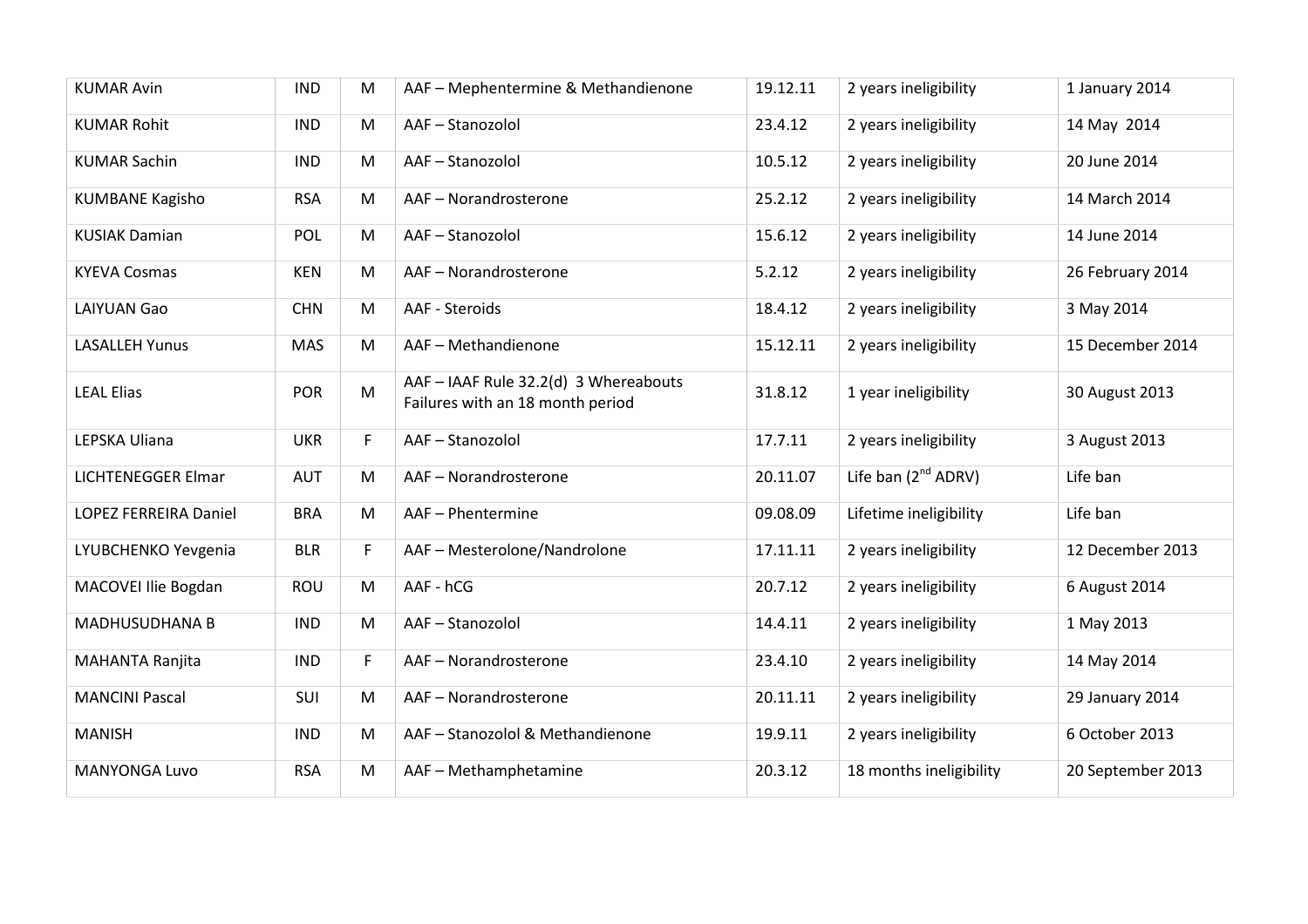| MARAVIGLIA Maria Raquel  | ARG        | F  | $AAF - EPO$                                                                      | 17.12.11 | 2 years ineligibility    | 13 March 2014    |
|--------------------------|------------|----|----------------------------------------------------------------------------------|----------|--------------------------|------------------|
| <b>MARGHIEV Marina</b>   | <b>MDA</b> | F  | AAF-Stanozolol                                                                   | 3.7.12   | 2 years ineligibility    | 23 July 2014     |
| MAVUSO Richard           | <b>RSA</b> | M  | AAF - Norandrosterone                                                            | 22.5.11  | 2 years ineligibility    | 16 June 2013     |
| MBENGANI Eduard          | <b>POR</b> | M  | $AAF - EPO$                                                                      | 23.12.10 | 2 years ineligibility    | 16 February 2013 |
| MEGDOUD Reda             | ALG        | M  | AAF - Metenolone & Stanozolol                                                    | 16.5.12  | 3 years ineligibility    | 5 June 2015      |
| MELESHINA Irina          | <b>RUS</b> | F  | AAF-Testosterone                                                                 | 7.2.12   | 2 years ineligibility    | 20 February 2014 |
| <b>MEUTI Elena Maria</b> | <b>ITA</b> | F  | AAF - Tetrahydrocannabinol (THC)                                                 | 22.9.12  | 5 months ineligibility   | 2 March 2013     |
| <b>MEY Karin Melis</b>   | <b>TUR</b> | F. | AAF-Testosterone                                                                 | 27.6.12  | 2 years ineligibility    | 7 August 2014    |
| MEZHANAU Leonid          | <b>BLR</b> | M  | AAF - Methandienone & Furosemide                                                 | 26.4.11  | 2 years ineligibility    | 17 May 2013      |
| MINEEVA Tatyana          | <b>RUS</b> | F  | ABP Case - IAAF Rule 32.2b Use/attempted use<br>of a prohibited substance/method | 12.11.11 | 2 years ineligibility    | 16 November 2014 |
| MISHRA Sukanya           | <b>IND</b> | F  | AAF-Stanozolol                                                                   | 3.11.09  | 2 years ineligibility    | 28 February 2013 |
| <b>MOHAMED Ghofrane</b>  | <b>SYR</b> | F. | AAF - Methylhexaneamine                                                          | 4.8.12   | 6 months ineligibility   | 9 February 2013  |
| <b>MOREIRA Marcelo</b>   | <b>BRA</b> | M  | AAF- Mephentermine                                                               | 18.4.09  | Life ban                 | Life ban         |
| <b>MOROZOV Sergey</b>    | <b>RUS</b> | M  | ABP Case - IAAF Rule 32.2b Use/attempted use<br>of a prohibited substance/method | 25.2.11  | Life ban $(2^{nd}$ ADRV) | Life ban         |
| MURMU Jauna              | <b>IND</b> | F. | AAF - Methandienone                                                              | 25.5.11  | 2 years ineligibility    | 23 June 2013     |
| <b>NIKITIN Vladimir</b>  | <b>RUS</b> | M  | AAF-Bromantan                                                                    | 20.7.12  | 2 years ineligibility    | 30 July 2014     |
| <b>NURGALIEV Sergey</b>  | <b>RUS</b> | M  | AAF-Testosterone                                                                 | 14.7.12  | 2 years ineligibility    | 6 August 2014    |
| <b>OGEDENGBE Tosin</b>   | <b>NGR</b> | M  | AAF - Methylhexaneamine                                                          | 7.7.11   | 2 years ineligibility    | 22 August 2013   |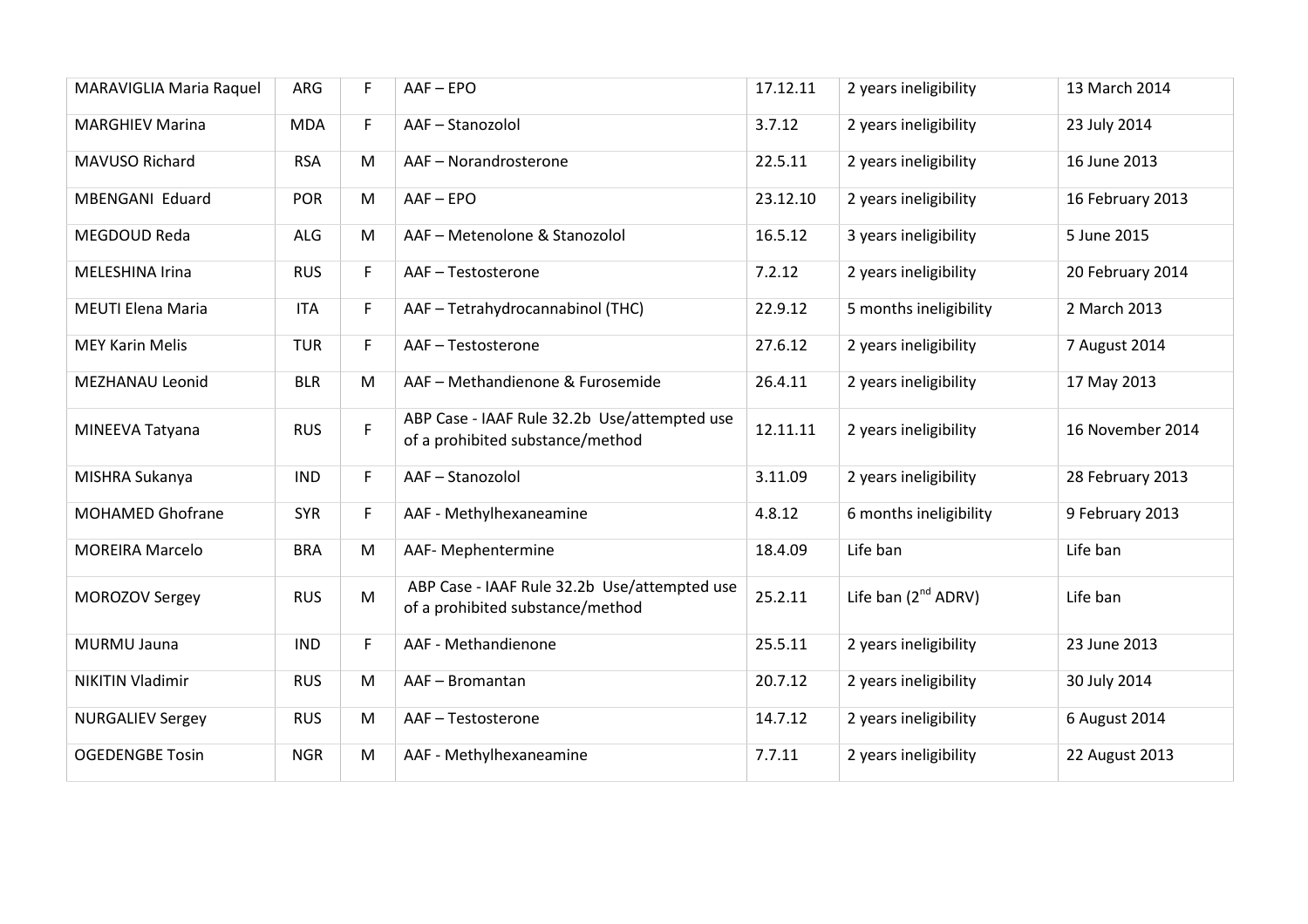| <b>OGUNODE Femi</b>                | QAT        | M  | AAF - Clenbuterol                                                                | 15.12.11 | 2 years ineligibility           | 8 January 2014    |
|------------------------------------|------------|----|----------------------------------------------------------------------------------|----------|---------------------------------|-------------------|
| <b>ONYIA NNKIRUKA</b><br>Josephine | <b>ESP</b> | F  | AAF - Dimethylpentilamine                                                        | 9.7.11   | 2 years ineligibility           | 3 August 2013     |
| ORNELAS Hélder                     | <b>POR</b> | M  | ABP Case - IAAF Rule 32.2b Use/attempted use<br>of a prohibited substance/method | 8.3.10   | 4 years ineligibility           | 12 January 2016   |
| ORSANA VALERIO                     | <b>DOM</b> | M  | AAF-Stanozolol                                                                   | 30.3.12  | 2 years ineligibility           | 31 August 2014    |
| <b>ORTINA Olga</b>                 | <b>RUS</b> | F. | AAF - Chlorodehydromethyltestosterone                                            | 24.7.11  | 2 years ineligibility           | 8 August 2013     |
| <b>ORTIZ Jorge Andres</b>          | <b>DOM</b> | M  | AAF - Methylhexaneamine                                                          | 29.3.12  | 6 months ineligibility          | 28 February 2013  |
| OU Yongjian                        | <b>CHN</b> | M  | AAF- Clenbuterol                                                                 | 7.9.09   | 4 years ineligibility           | 20 September 2013 |
| OZOH Lawretta                      | <b>NGR</b> | F. | AAF-Stanozolol                                                                   | 11.7.12  | 2 years ineligibility           | 11 July 2014      |
| PANWAR Priyanka                    | <b>IND</b> | F. | AAF - Methandienone                                                              | 27.6.11  | 2 years ineligibility           | 3 July 2013       |
| PARDESHI Megha                     | <b>IND</b> | F. | AAF-Stanozolol                                                                   | 3.5.11   | 2 years ineligibility           | 26 May 2013       |
| PAVLYSH Vita                       | <b>UKR</b> | F. | AAF-Stanozolol                                                                   | 05.03.04 | Life ban $(2^{nd}$ ADRV)        | Life ban          |
| PECHERINA Eugeniya                 | <b>RUS</b> | F  | AAF - Methandienone                                                              | 25.6.11  | 2 years ineligibility           | 4 July 2013       |
| PERETTI Melissa                    | <b>ITA</b> | F. | AAF - Betamethasone & Modafinil                                                  | 6.3.11   | 2 years ineligibility           | 5 April 2013      |
| PISKOROWSKA Danuta                 | POL        | F  | AAF-Formoterol                                                                   | 10.4.11  | 2 years ineligibility           | 9 April 2013      |
| PISKUNOV Vladyslav                 | <b>UKR</b> | M  | AAF - Drostanolone                                                               | 08.08.05 | Life ban (2 <sup>nd</sup> ADRV) | Life ban          |
| PIZHANKOVA Darya                   | <b>UKR</b> | F. | AAF-Stanozolol                                                                   | 16.7.11  | 2 years ineligibility           | 3 August 2013     |
| POLYCHRONIOU Christos              | <b>GRE</b> | M  | Refusal - IAAF Rule 32.2 (c)                                                     | 18.03.08 | Life ban $(2^{nd}$ ADRV)        | Life ban          |
| RAHEEM Olawuyi Ajibola             | <b>NGR</b> | M  | AAF - Clenbuterol & Metenolone                                                   | 16.5.12  | 2 years ineligibility           | 12 June 2014      |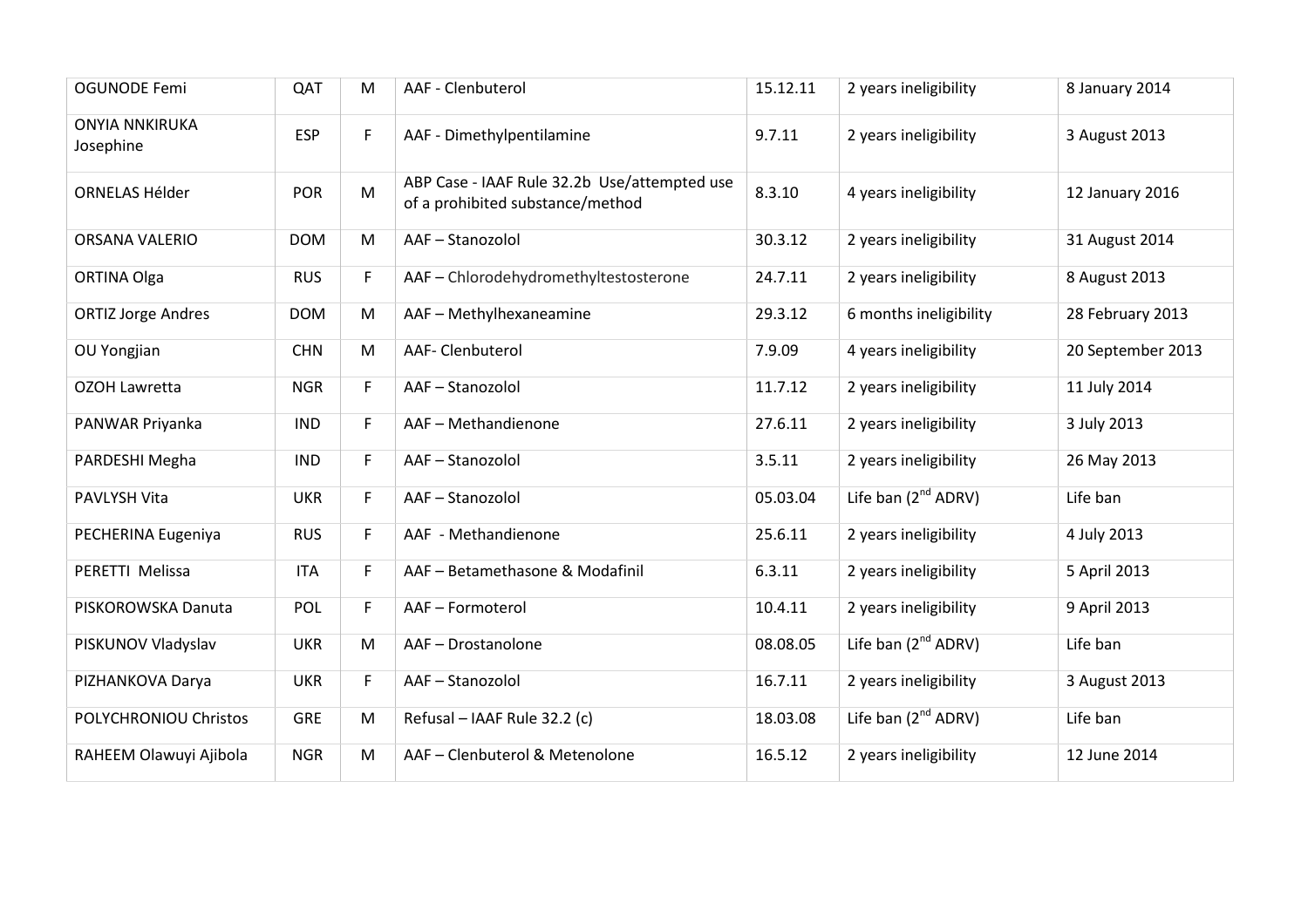| <b>RAI Anshu</b>         | <b>IND</b> | M          | AAF - Methylhexaneamine                   | 21.4.12  | 2 years ineligibility        | 4 October 2014    |
|--------------------------|------------|------------|-------------------------------------------|----------|------------------------------|-------------------|
| RANI Alka                | <b>IND</b> | M          | AAF - Stanozolol & Mephentermine          | 11.9.12  | 2 years ineligibility        | 6 October 2013    |
| RATHWA Arvinda           | <b>IND</b> | <b>IND</b> | AAF - Exogenous steroids                  | 15.3.12  | 2 years ineligibility        | 23 April 2014     |
| <b>ROJAS Marielis</b>    | <b>VEN</b> | F.         | AAF-Norandrosterone                       | 27.10.11 | 2 years ineligibility        | 21 November 2013  |
| <b>ROUTAS Telemachos</b> | <b>GRE</b> | M          | AAF-Stanolzolol                           | 15.6.12  | 2 years ineligibility        | 14 June 2014      |
| ROY Ranjana              | <b>IND</b> | F.         | AAF-Norandrosterone                       | 25.7.11  | 2 years ineligibility        | 8 August 2013     |
| <b>RUTTO Ronald</b>      | <b>KEN</b> | M          | $AAF - EPO$                               | 23.4.12  | 2 years ineligibility        | 5 June 2014       |
| <b>SAHNI Vinita</b>      | <b>IND</b> | F          | AAF - Stanozolol & Methylhexaneamine      | 19.9.11  | 2 years ineligibility        | 6 October 2013    |
| <b>SANGWAN Rinku</b>     | <b>IND</b> | F          | AAF - Methylhexaneamine                   | 20.2.11  | 2 years ineligibility        | 12 September 2013 |
| SEFAMYETSO Rapula        | <b>IND</b> | M          | AAF-Testosterone                          | 13.9.12  | 2 years ineligibility        | 27 June 2014      |
| SHABEENA                 | <b>IND</b> | F          | AAF-Stanozolol                            | 21.12.11 | 2 years ineligibility        | 8 January 2014    |
| SHEKHODANOVA Natalya     | <b>RUS</b> | F          | AAF - Stanozolol                          | 22.02.04 | Life ban                     | Life ban          |
| <b>SHUMAKER Stephen</b>  | <b>USA</b> | M          | AAF - Hydrochlorothizide & Chlorothiazide | 28.7.11  | 2 years ineligibility        | 8 September 2013  |
| SINGH Dagar Harvender    | <b>IND</b> | M          | AAF - Stanozolol & Metandienone           | 23.4.12  | 2 years ineligibility        | 14 May 2014       |
| <b>SINGH Dharmvir</b>    | <b>IND</b> | M          | AAF-Testosterone & Stanozolol             | 4.2.12   | 2 years ineligibility        | 21 February 2014  |
| SINGH Inderjeet          | <b>IND</b> | M          | AAF-Stanozolol                            | 13.3.12  | 2 years ineligibility        | 1 April 2014      |
| SINGH Jitinder           | <b>IND</b> | M          | AAF - Methandienone                       | 21.10.10 | Lifetime ban $(2^{nd}$ ADRV) | As from 4.11.10   |
| <b>SINGH Kirpal</b>      | <b>IND</b> | M          | AAF-Stanozolol                            | 21.4.12  | 2 years ineligibility        | 8 May 2014        |
| SINGH Kuldev             | <b>IND</b> | M          | AAF - Methylhexaneamine                   | 20.2.11  | 2 years ineligibility        | 12 September 2013 |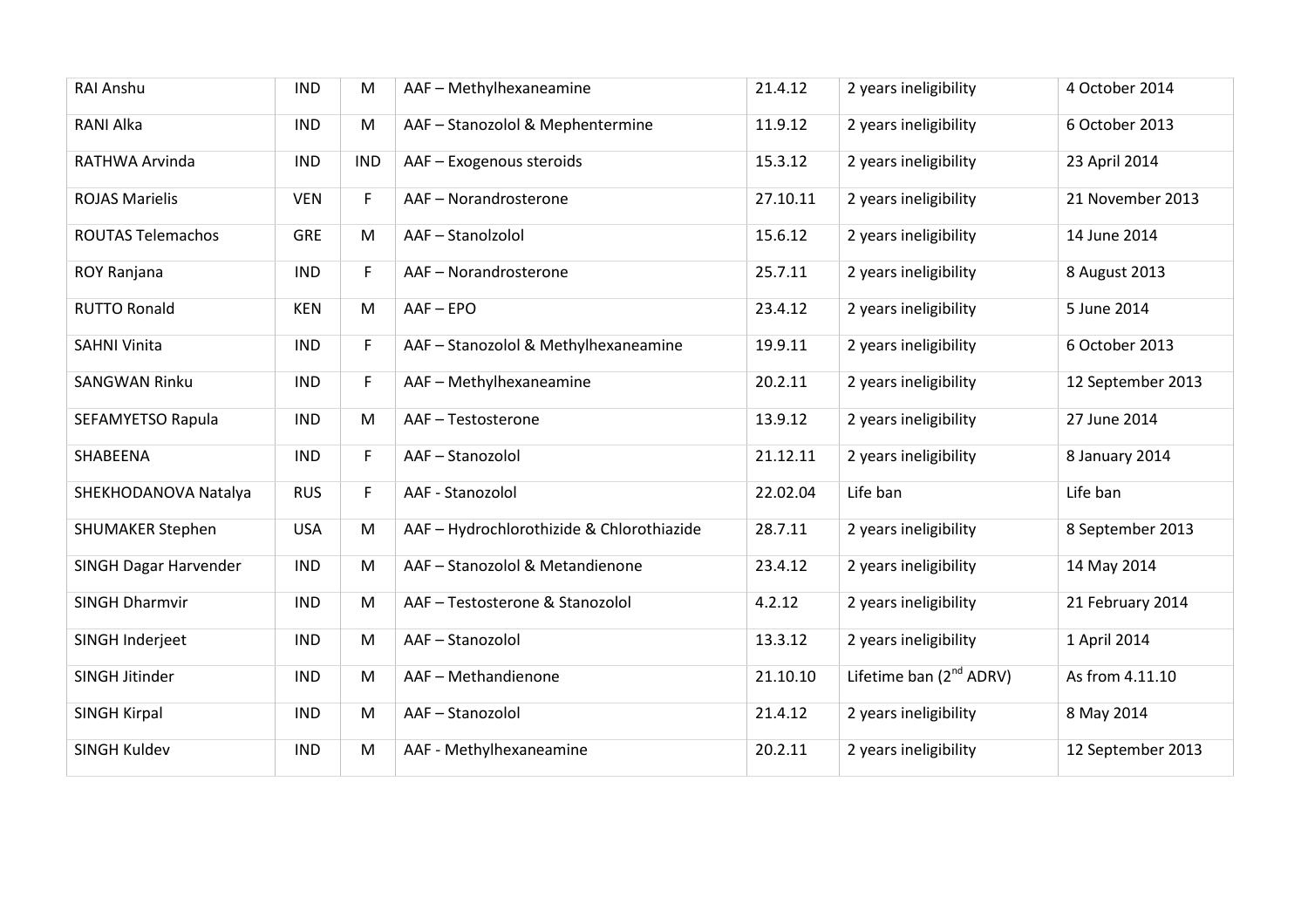| SOROCHUKWU Kwa Ihuefo      | <b>NGR</b> | F. | AAF - Norandrosterone                                                   | 25.6.10  | 8 years ineligibility (2nd<br>ADRV)             | 15 August 2018   |
|----------------------------|------------|----|-------------------------------------------------------------------------|----------|-------------------------------------------------|------------------|
| <b>SOROKIN Dmitriy</b>     | <b>RUS</b> | M  | AAF-Carphedon                                                           | 18.5.11  | 2 years ineligibility                           | 26 May 2013      |
| <b>STEWART Raymond</b>     | <b>USA</b> | M  | Trafficking - IAAF Rule 32.2.(g)<br>Administration - IAAF Rule 32.2 (h) | 2004     | Lifetime ban                                    | Lifetime ban     |
| <b>SYSOLETIN Oleg</b>      | <b>RUS</b> | M  | AAF-Bromantan                                                           | 21.7.12  | 2 years ineligibility                           | 30 July 2014     |
| <b>TAPIA Yoel</b>          | <b>DOM</b> | M  | AAF - Methylhexaneamine                                                 | 29.3.12  | 6 months ineligibility                          | 28 February 2013 |
| <b>TAYLOR Diana</b>        | <b>DOM</b> | F  | AAF-Stanozolol                                                          | 13.9.11  | 2 years ineligibility                           | 12 December 2013 |
| TCHERNOVA Lada             | <b>RUS</b> | F  | AAF-Bromantan                                                           | 29.2.12  | Lifeban (2 <sup>nd</sup> ADRV)                  | Lifeban          |
| <b>TERESHKOVA Olga</b>     | <b>KAZ</b> | F. | AAF-Testosterone                                                        | 8.7.11   | 2 years ineligibility                           | 17 August 2013   |
| <b>THAVARAJ M</b>          | <b>IND</b> | M  | AAF-Norandrosterone                                                     | 23.4.10  | 2 years ineligibility                           | 6 March 2014     |
| <b>THOMAS Tiana Mary</b>   | <b>IND</b> | F. | AAF - Methandienone & Stanozolol                                        | 12.6.11  | 2 years ineligibility                           | 30 June 2013     |
| <b>TIAN Mengxu</b>         | <b>CHN</b> | M  | $AAF - EPO$                                                             | 12.4.11  | 2 years ineligibility                           | 18 May 2013      |
| <b>TOBIAS Nataliya</b>     | <b>UKR</b> | F. | AAF-Testosterone                                                        | 23.8.11  | 2 years ineligibility                           | 10 June 2014     |
| <b>TUTAYEVA Yuliya</b>     | <b>RUS</b> | F. | AAF - Testosterone                                                      | 27.6.12  | 2 years ineligibility                           | 6 August 2014    |
| <b>UHER Jakub</b>          | <b>CZE</b> | M  | AAF-Testosterone                                                        | 20.10.10 | 2 years ineligibility                           | 13 January 2013  |
| URUSOV Igor                | <b>RUS</b> | M  | AAF - Dehydrochloromethyltestosterone                                   | 7.8.11   | 2 years ineligibility                           | 17 August 2013   |
| <b>VARGA Sebastian</b>     | <b>ROU</b> | M  | AAF - Metabolites of methandienone                                      | 3.6.09   | 8 years ineligibility<br>(2 <sup>nd</sup> ADRV) | 2 September 2017 |
| <b>VASHURKIN Alexander</b> | <b>RUS</b> | M  | AAF - Methylhexaneamine                                                 | 14.7.12  | 2 years ineligibility                           | 30 July 2014     |